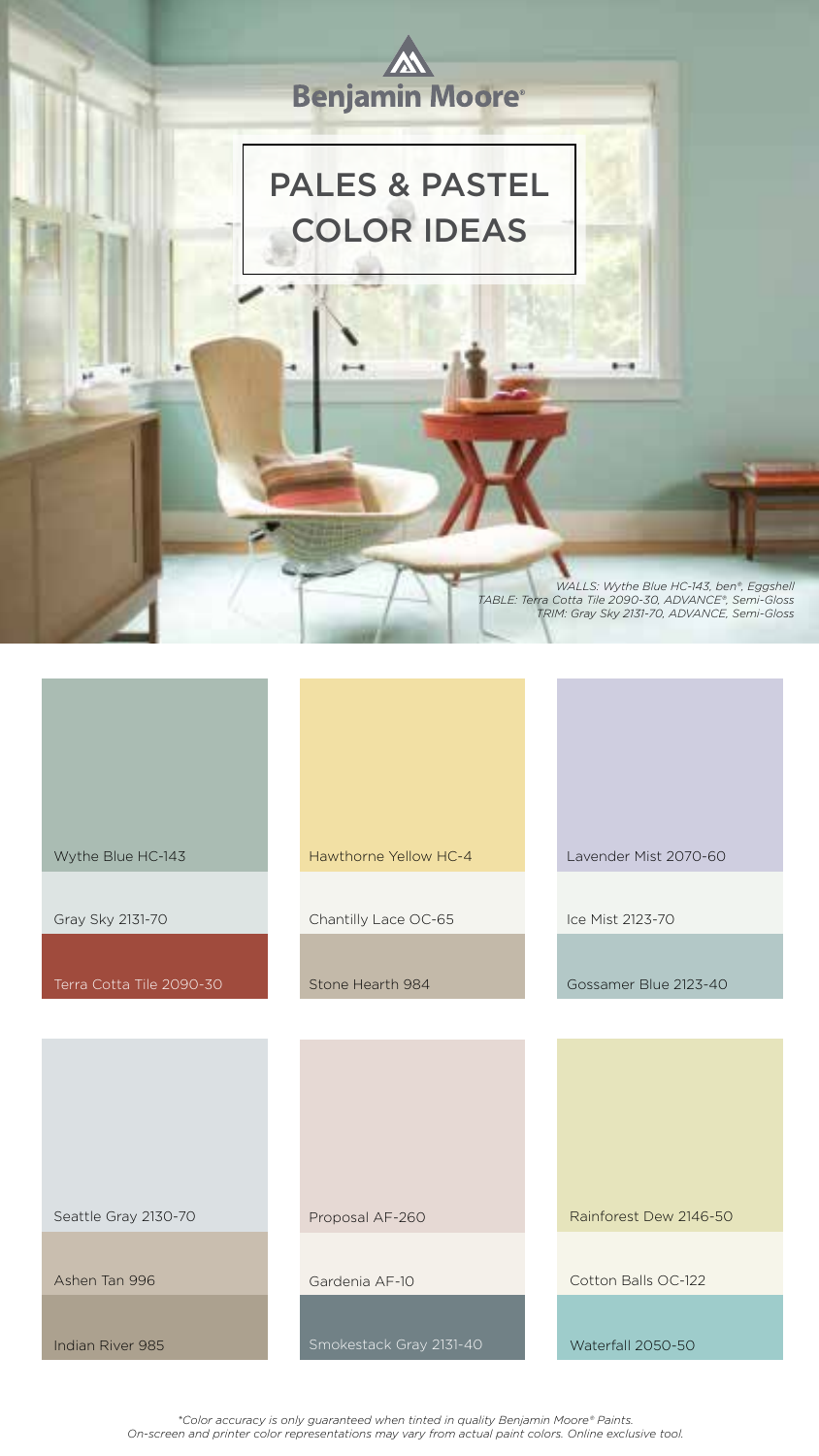*\*Color accuracy is only guaranteed when tinted in quality Benjamin Moore® Paints. On-screen and printer color representations may vary from actual paint colors. Online exclusive tool.* 

| Italian Ice Green 2035-70 | Bird's Egg 2051-60     | Gray Cashmere 2138-60  |
|---------------------------|------------------------|------------------------|
| Marilyn's Dress 2125-60   | Chalk White 2126-70    | Distant Gray OC-68     |
| <b>Teal Ocean 2049-30</b> | Wythe Blue HC-143      | Driftscape Tan 2106-50 |
|                           |                        |                        |
| Touch of Pink 2008-70     | Soft Fern 2144-40      | Fernwood Green 2145-40 |
|                           |                        |                        |
| Sunlit Coral 2170-60      | Hazelnut Cream 2161-60 | Urban Nature AF-440    |
| Intense White OC-51       | Soft Pumpkin 2166-40   | Twilight Zone 2127-10  |